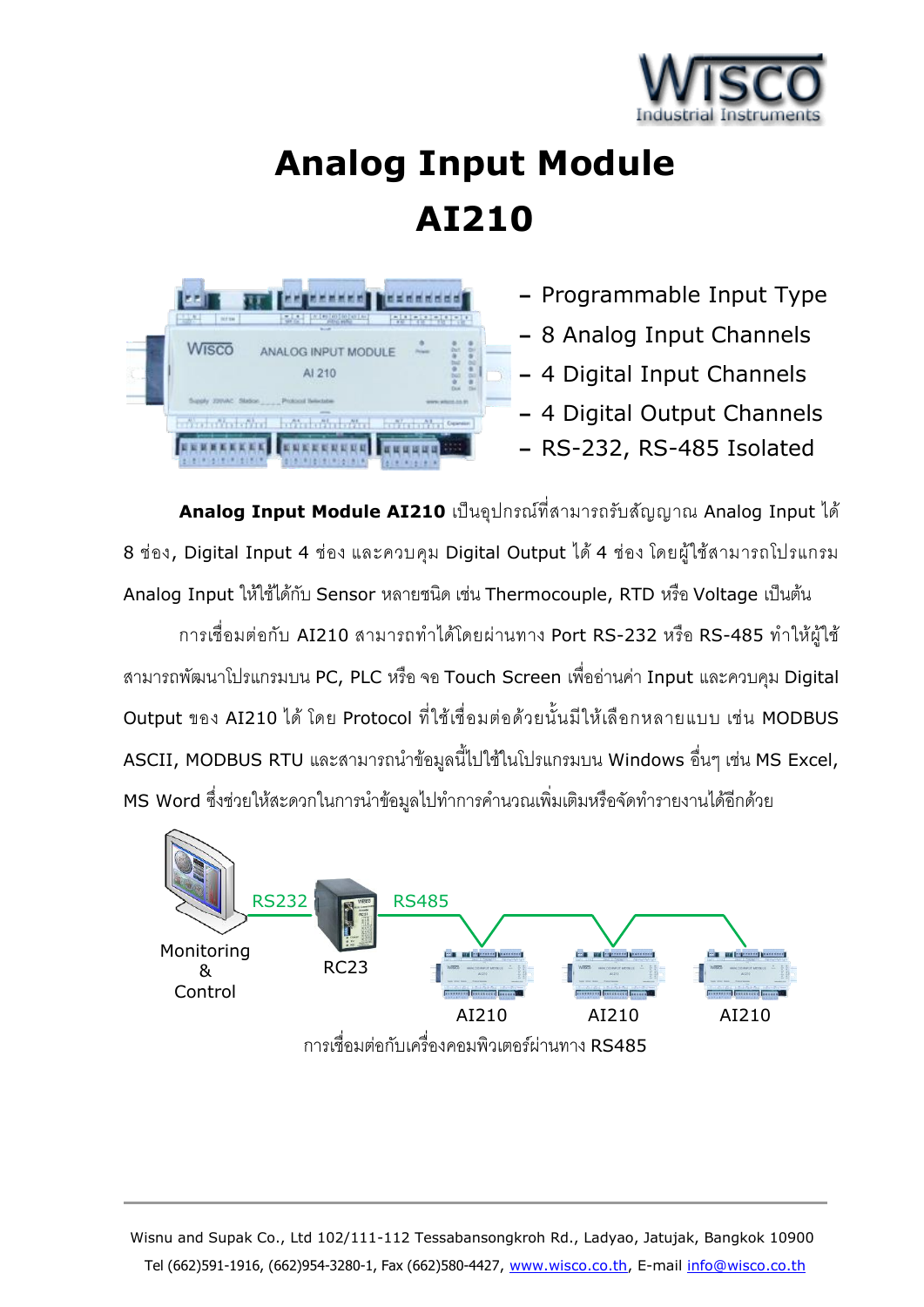



การเชื่อมต่อกับเครื่องคอมพิวเตอร์ผ่านทาง Ethernet

#### **Specifications Serial Interface**

# **Serial Standards:**

RS232 Connector RJ12 6 Pin RS485 (Isolated) 2 Pin Terminal Block **Loading:** RS485 Max 32 Unit

# **Distance:**

RS232 Length 15 m. RS485 Length 1 Km.

**Protocol:** MODBUS (ASCII, RTU), Wisco ASCII

**Support Software:** Citect, Wonderware, Lab View, Fix, Genesis, etc.

#### **Serial Parameter**

**Baud Rate:** 4800, 9600, 19200, 57600 **Data Bits:** 8 **Stop Bits:** 1 **Parity:** None

## **Analog Input**

**Number of Channel:** 8 Channels up to 24 Channels (EX24 Module)

**Input Type:** Programmable Input **Input Range:** 

Thermocouple (R, S, K, E, J, T, B) RTD (Cu10, PT100, PT1000) Resistance (0 to 600  $\Omega$ , 0 to 1.2 K $\Omega$ , 0 to 4 KΩ) Voltage mVDC (0 to 80, 0 to 150 mVDC) Voltage (0 to 1, 0 to 5, 0 to 15, 0 to 30 VDC) Current (4 to 20, 0 to 20, 0 to 40 mA) **ADC Resolution:** 16 Bits

#### **Isolation:** Relay Isolated

# **Digital Input**

**Number of Channel:** 4 Channels **Sensor Type:** wet Contact (Opto Isolated) **wet Contact (DI to GND):** ON: 12 to 24 VDC OFF: 0 to 3 VDC **Digital Output Number of Channel:** 4 Channels **Output Type:** NPN Open Collector **Recording Recording Interface:** 1 Sec - 18 Hours (Programmable) **record Mode:** Stop When Full or Roll Over **Data Format:** Can be Exported to MS Excel **Power Requirements Power Supply:** 85 to 230 VAC (12 to 35 VDC Optional) **Power Consumption Standby:** 280 mA @ 12 VDC (3.5 W)

**Start Record:** 350 mA @ 12 VDC (4.5 W) **Environmental Limits**

**Operating Temperature:** 0 to 55 °C **Operating Humidity:** 5 to 95% RH **Storage Temperature: 0 to 70 °C Physical Characteristics**

**Dimension:** W160 x H90 x D60 mm. **Mounting:** DIN Rail **Warranty Warranty Period:** 5 Year

บริษัท วิศณุและสุภัค จำกัด 102/111-112 หมู่บ้านสินพัฒนาธานี ถนนเทศบาลสงเคราะห์ แขวงลาดยาว เขตจตุจักร กรุงเทพฯ 10900

โทร. (02)591-1916, (02)954-3280-1, แฟกซ์ (02)580-4427, [www.wisco.co.th,](http://www.wisco.co.th/) อีเมล์ [info@wisco.co.th](mailto:info@wisco.co.th)